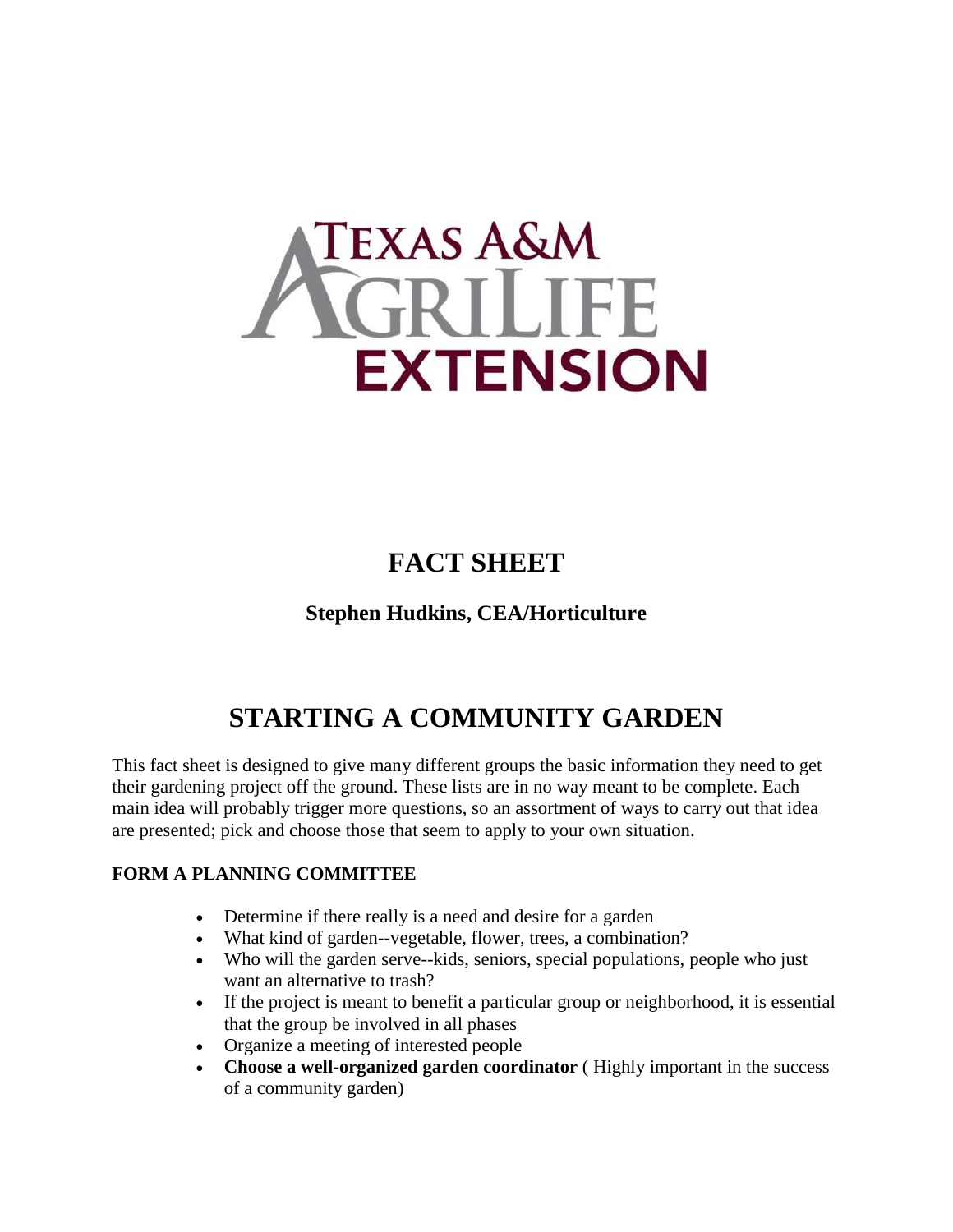- Form committees to accomplish tasks: Funding & Resource Development; Youth Activities; Construction; Communication.
- Approach a sponsor. A sponsor is an individual or organization that supports a community garden. Site sponsorship can be a tremendous asset. Contributions of land, tools, seeds, fencing, soil improvements or money are all vital to a successful community garden. Some community gardens can provide most of their provisions through fees charged to the membership; but for many, a garden sponsor is essential. Churches, schools, citizens groups, private businesses, local parks and recreation departments are all potential supporters. Community Development Block Grants are sometimes available through your municipality.
- Make a list of what needs to be done
- Find a garden site
- Obtain lease or agreement from owner
- Decide on a mailing address and central telephone number(s). Try to have at least 3 people who are very familiar with all pertinent information. Form a telephone tree
- If your community garden has a budget, keep administration in the hands of several people.
- Choose a name for the garden

#### **SITE SELECTION**

Whether large or small, here are a few things to consider when choosing your garden site.

• Sunlight: Most flowers and vegetables need a minimum of six to eight hours of full sun. Check your future garden site for sun exposure at different times of the day and, if possible, in different seasons. Keep track of shady spots. Use them for shade gardens—great observation areas and teaching areas on hot, sunny days.

 Water: Watering the garden will be important for a good harvest and should be easy. The garden should be close to a water faucet so water is easily accessible to your plants. There are various systems you can consider: drip irrigation, soaker hoses, or watering cans. Be sure to consider the importance of conservation of resources in your planning. Use mulch to help the soil retain moisture. In most school gardens, we are recommending a drip irrigation system. Your County Extension Agent/Horticulture can assist with the design.

#### o **A typical drip irrigation system for a 4x8 raised bed is \$125.00**

- Raised beds: Our native blackland prairie soils do not lend themselves well to in ground gardening. Raised beds are the recommended method for planting. Various materials can be used to make the raised beds. Consult with your County Extension Agent/Horticulture for recommendations and cost.
	- o **The typical cost for a 4x8 raised bed 12 inches deep constructed of cedar will be \$185.00**
	- o We recommend only a raised bed vegetable mix. **The cost of raised bed mix for the 4x8x12 inch deep bed is approximately \$80.00**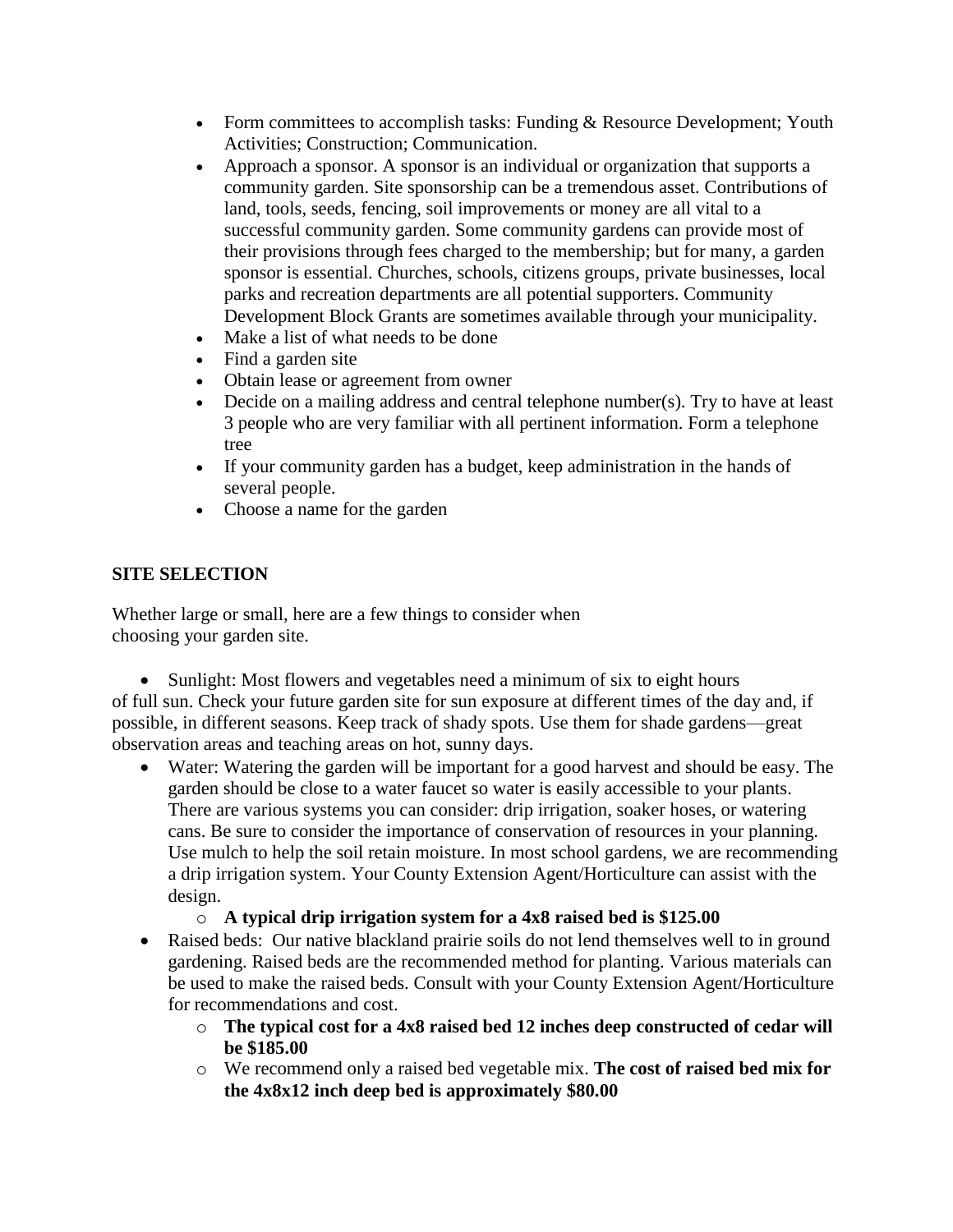• Drainage: Both slope and soil type affect drainage. Avoid steep slopes; if that's not possible, consider terracing or raised beds. Don't plan a garden in a low spot where puddles form in wet weather.

 Accessibility: If your garden is a short walk from the neighborhood, there will be more involvement than if the site is a long distance from the participants. A garden close to the neighborhood makes it more convenient and more visible on a regular basis.

- Security: If possible, locate your garden within sight of neighbors. Fences and natural borders of plants, if they don't obstruct visibility and hide intruders, provide security. Make use of existing fences, trees, and hedges in selecting your site.
- Visibility: Gardens always add beauty to the grounds. Try to integrate your garden with the existing landscape, but don't hide it. "Out of sight, out of mind" can apply to gardens that aren't in a central, visible location.

#### **Approximate cost for a 4x8x12" bed**

| $\bullet$ | <b>Materials</b>           | \$185.00 |
|-----------|----------------------------|----------|
| $\bullet$ | <b>Raised Bed Mix Soil</b> | \$80.00  |
|           | • Drip Irrigation          | \$125.00 |
|           |                            |          |
|           | TOTAL                      | \$393.00 |

#### **PREPARE AND DEVELOP THE SITE**

- Clean the site
- Develop your design
- Gather your resources--try to gather free materials
- Organize volunteer work crews
- Plan your work day
- Decide on plot sizes, mark plots clearly with gardeners names
- Include plans for a storage area for tools and other equipment, as well as a compost area
- Have a rainproof bulletin board for announcing garden events and messages
- Arrange for land preparation--plowing, etc--or let gardeners do their own prep
- Will the garden be organic?
- Lay out garden to place flower or shrub beds around the visible perimeter. This helps to promote good will with non-gardening neighbors, passersby, and municipal authorities.

#### **HOW SHOULD THE GARDEN BE ORGANIZED?**

- Are there conditions for membership (residence, dues, agreement with rules)?
- How will plots be assigned (by family size, by residency, by need, by group- i.e., youth, elderly, etc.)?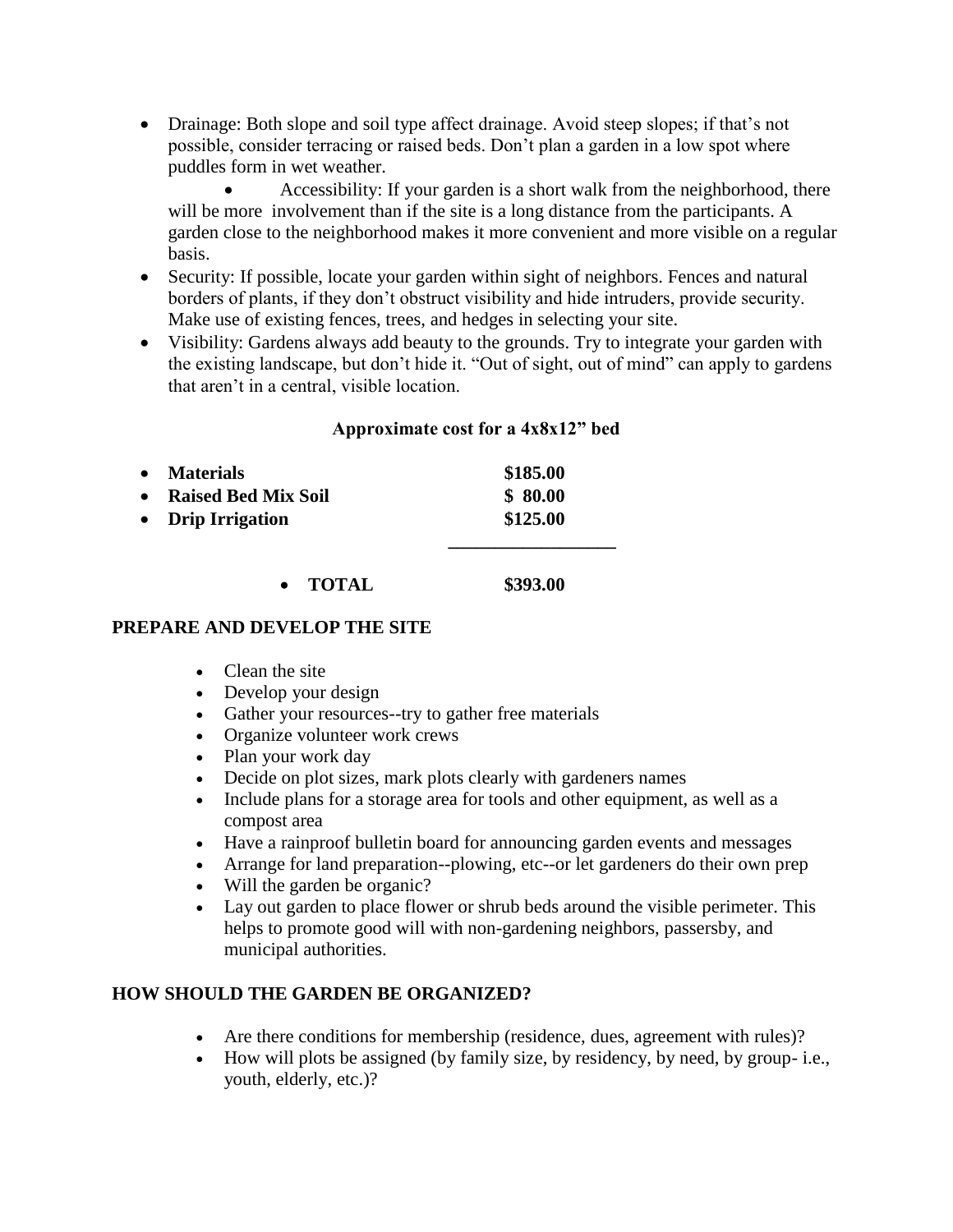- How large should plots be (or should there be several sizes based on family size or other factors?
- How should plots be laid out?
- If the group charges dues, how will the money be used? What services, if any, will be provided to gardeners in return?
- Will the group do certain things cooperatively (such as turning in soil in the spring, planting cover crops, or composting)?
- When someone leaves a plot, how will the next tenant be chosen?
- How will the group deal with possible vandalism?
- Will there be a children's plot?
- Will the gardeners meet regularly? If so, how often and for what purposes?
- Will gardeners share tools, hoses, and other such items?
- How will minimum maintenance (especially weeding) be handled both inside plots and in common areas (such as along fences, in flower beds, and in sitting areas)?
- Will there be a set of written rules which gardeners are expected to uphold? If so, how will they be enforced?
- Should your group incorporate and consider eventually owning your garden site?

## **INSURANCE**

It is becoming increasingly difficult to obtain leases from landowners without public liability insurance. Garden insurance is a new thing for many insurance carriers and their underwriters are reluctant to cover community gardens. It helps if you know what you want before you start talking to agents. Two tips: you should probably be working with an agent from a firm which deals with many different carriers (so you can get the best policy for your needs) and you will probably have better success with one of the ten largest insurance carriers, rather than smaller ones.

## **SETTING UP A NEW GARDENING ORGANIZATION**

Many garden groups are organized very informally and operate successfully. Leaders "rise to the occasion" to propose ideas and carry out tasks. However, as the work load expands, many groups choose a more formal structure for their organization.

A structured program is a means to an end. It is a conscious, planned effort to create a system so that each person can participate fully and the group can perform effectively. It's vital that the leadership be responsive to the members. Structure will help an organization to last; it will promote trust; it will help your group grow and create new opportunities for leaders to develop.

If your group is new, have several planning meetings to discuss your program and organization. Try out suggestions raised at these meetings and after a few months of operation, you'll be in a better position to develop bylaws or organizational guidelines. A community garden project should be kept simple as possible, whether large or small.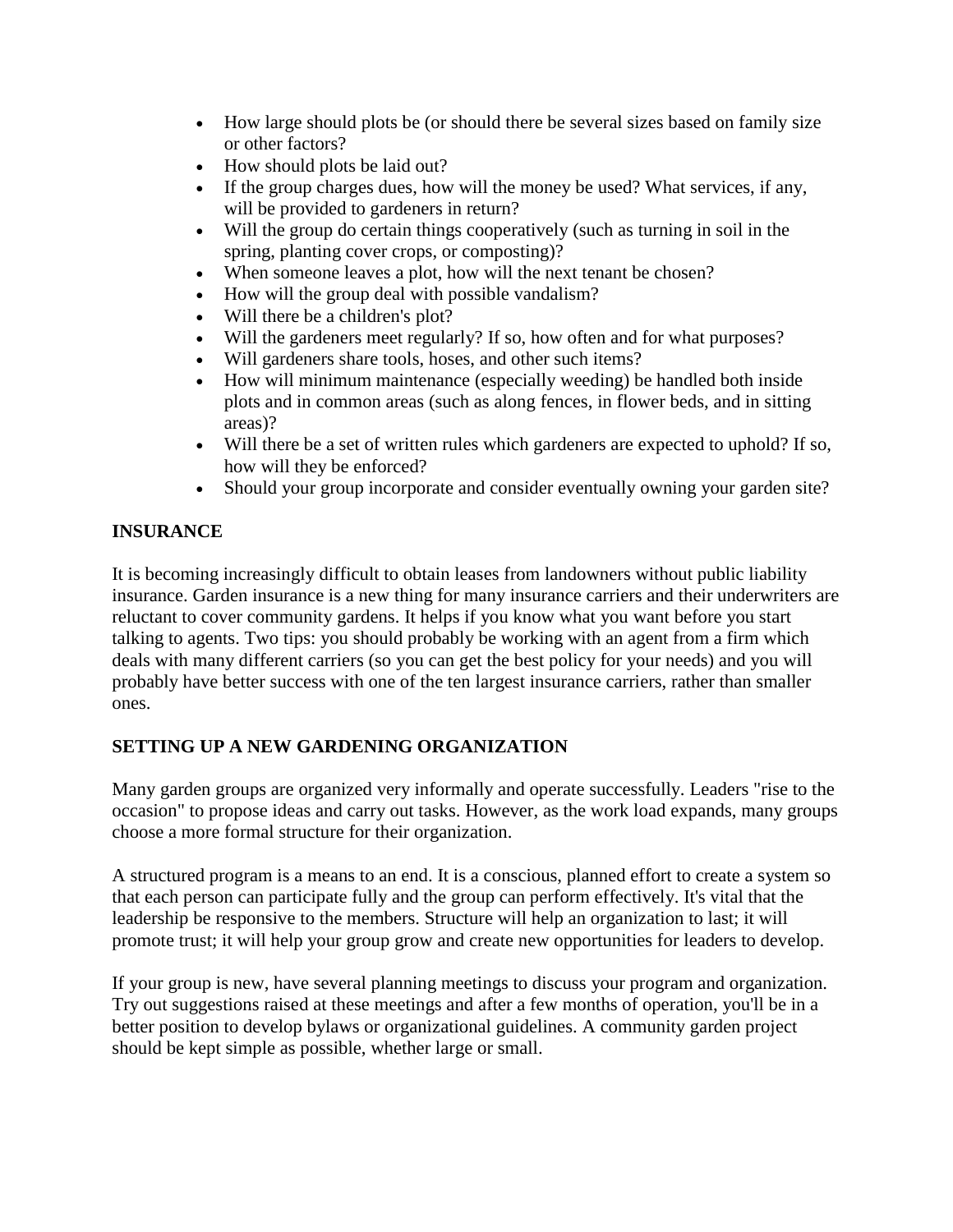By laws are rules which govern the internal affairs of an organization. They are required when you form a non-profit corporation, but are useful even if your group is a club or a group of neighbors. Many battles are won simply because one side has more pieces of paper to wave than the other. It's helpful to look over bylaws from other similar organizations if you are incorporating. Guidelines and Rules (see TROUBLESHOOTING for examples) are less formal than Bylaws, and are often adequate enough for a garden group that has no intention of incorporating.

## **ORGANIZATIONAL CONSIDERATIONS:**

- What is your purpose? What are your short and long-term objectives?
- How are decisions to be made? Who chooses leaders and how?
- How will work be shared? Who does what?
- How will you raise money? Membership dues, fund raising, grants, sponsors?
- Are you open to change? Flexibility is important when goals and members change.
- Do you want to be incorporated or act as a club?

#### **WHAT GOES INTO FORMAL BYLAWS:**

- Full official name of organization and legal address.
- The purpose, goals and philosophy of the organization.
- Membership categories and eligibility requirements.
- Membership dues, how much and when paid.
- Specify when and how often regular or special meetings of the membership are to be held, as well as regular and annual meetings of the board of directors.
- State what officers are necessary, how they are chosen, length of term, their duties and how vacancies are filled.
- State special committees, their purpose and how they operate.
- Establish a system so that bylaws can be rescinded or amended, maybe by a simple majority.
- State any official policies or practices:eg. garden group will avoid the use of hazardous substances; group will agree to keep all adjacent sidewalks in good repair and free of ice and snow in season; group will make all repairs necessary to keep equipment, fences and furniture in good order and repair.
- Include a Hold Harmless clause (sample): "We the undersigned members of the (name) garden group hereby agree to hold harmless (name owner) from and against any damage, loss, liability, claim, demand, suit, cost and expense directly or indirectly resulting from, arising out of or in connection with the use of the (name) garden by the garden group, its successors, assigns, employees, agents and invites."

## **HOW TO MANAGE YOUR COMMUNITY GARDEN**

In order to offer a high quality community garden program, good management techniques are essential. Included in this fact sheet are the main ideas to consider in management, along with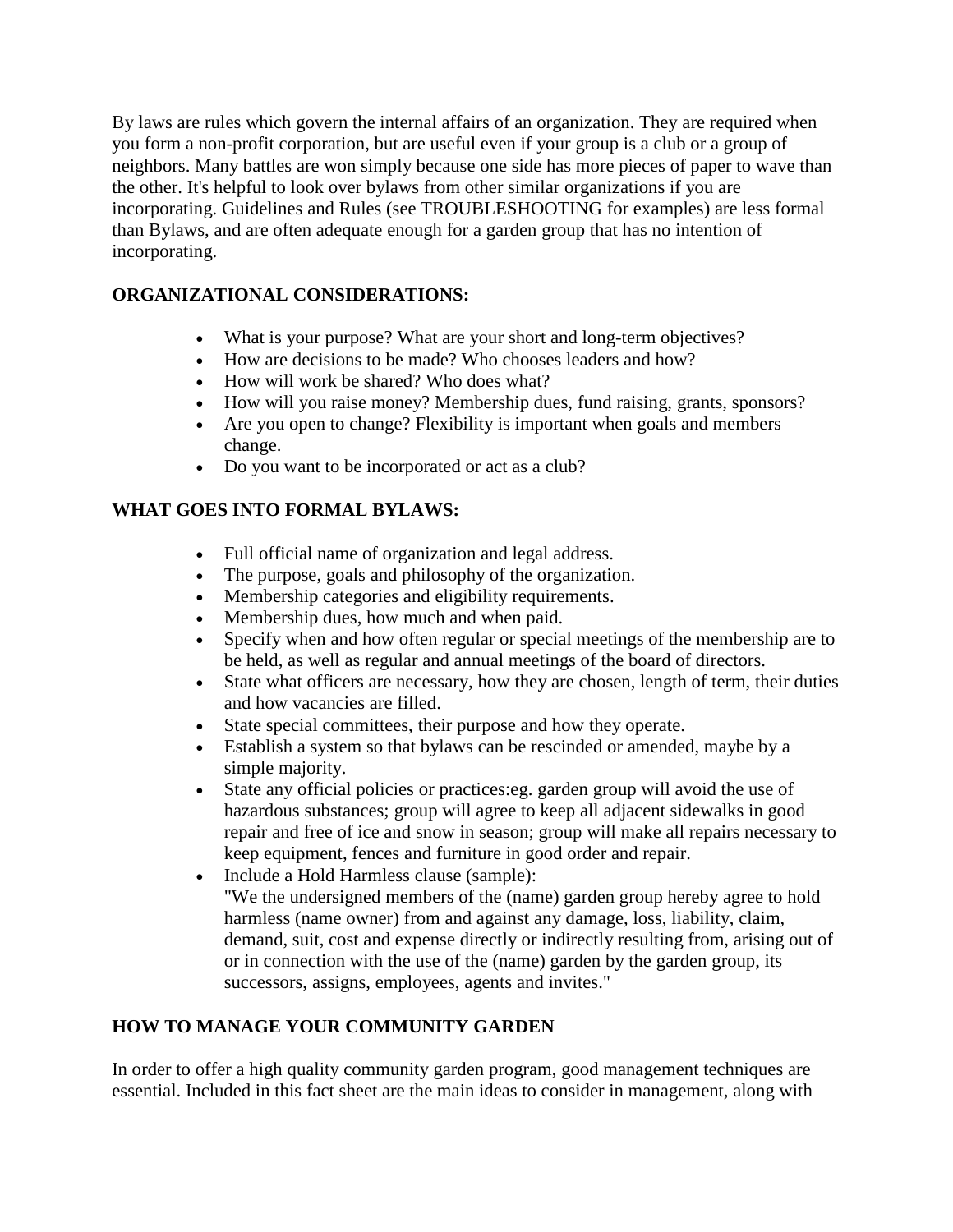many different ways to carry them out. Having written rules is very important with older groups as well as new gardens, since they spell out exactly what is expected of a gardener. They also make it much easier to eliminate dead wood should the need arise.

Sample Guidelines and Rules -- Some may be more relevant to vegetable gardens than to com munity flower gardens or parks. Pick and choose what best fits your situation.

- I will pay a fee of \$\_\_\_\_\_\_ to help cover garden expenses. I understand that \_\_\_ of this will be refunded to me when I clean up my plot at the end of the season.
- I will have something planted in the garden by (date) and keep it planted all summer long.
- If I must abandon my plot for any reason, I will notify the manager.
- I will keep weeds down and maintain the areas immediately surrounding my plot if any.
- If my plot becomes unkempt, I understand I will be given 1 week's notice to clean it up. At that time, it will be reassigned or tilled in.
- I will keep trash and litter cleaned from the plot, as well as from adjacent pathways and fences.
- I will participate in the fall clean-up of the garden. I understand that the \$ deposit will be refunded only to those who do participate.
- I will plant tall crops where they will not shade neighboring plots.
- I will pick only my own crops unless given permission by the plot user.
- I will not use fertilizers, insecticides or weed repellents that will in any way affect other plots.
- I agree to volunteer\_\_\_\_\_hours toward community gardening efforts. (include a list of volunteer tasks which your garden needs).
- I will not bring pets to the garden.
- I understand that neither the garden group nor owners of the land are responsible for my actions. I THEREFORE AGREE TO HOLD HARMLESS THE GARDEN GROUP AND OWNERS OF THE LAND FOR ANY LIABILITY , DAMAGE, LOSS OR CLAIM THAT OCCURS IN CONNECTION WITH USE OF THE GARDEN BY ME OR ANY OF MY GUESTS.

## **TROUBLESHOOTING**

Vandalism is a common fear among community gardeners. However, the fear tends to be much greater than the actual incidence. Try these proven methods to deter vandalism:

- Make a sign for the garden. Let people know to whom the garden belongs and that it is a neighborhood project.
- Fences can be of almost any material. They serve as much to mark possession of a property as to prevent entry, since nothing short of razor-wire and landmines will keep a determined vandal from getting in. Short picket fences or turkeywire will keep out dogs and honest people.
- Create a shady meeting area in the garden and spend time there.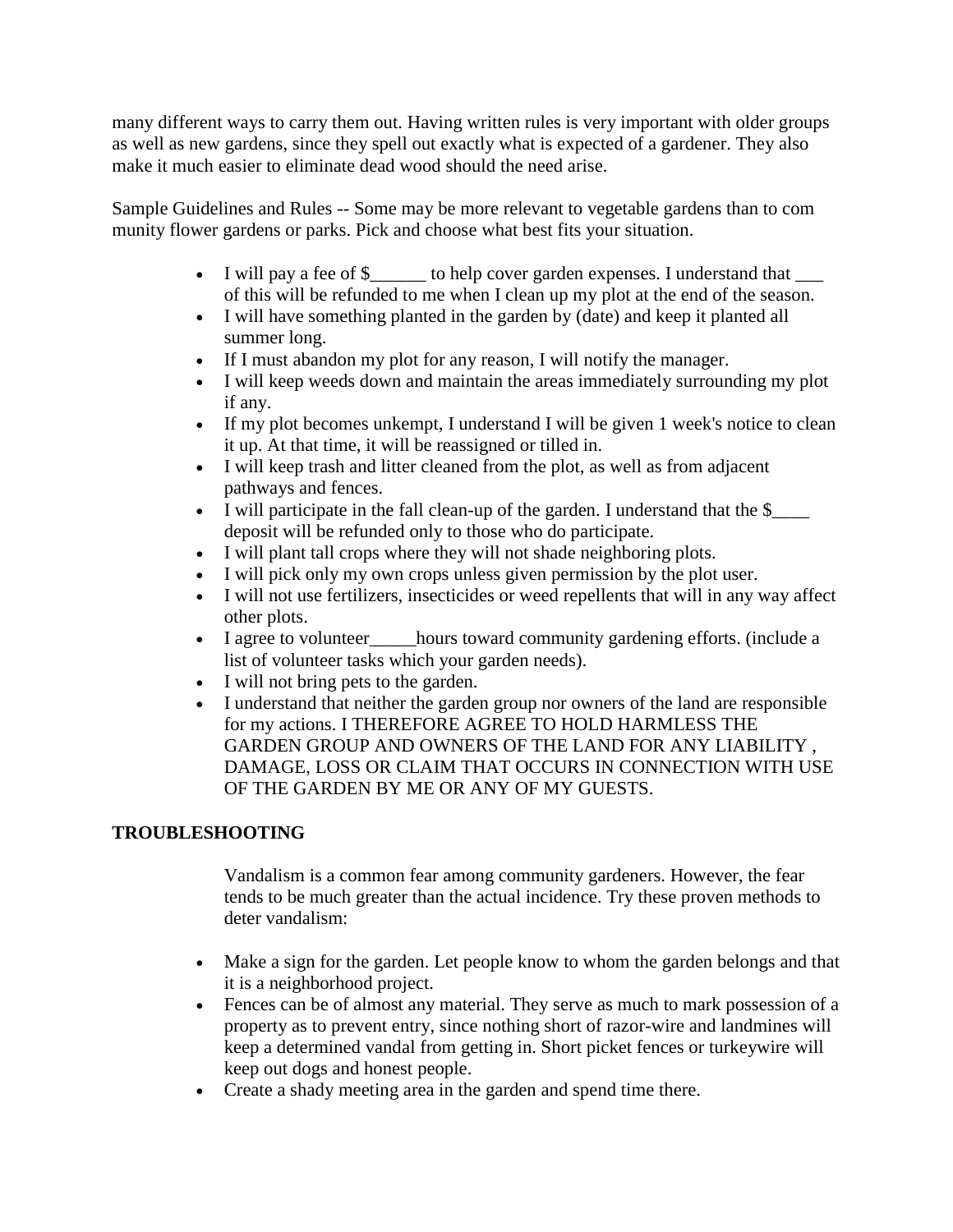- Invite everyone in the neighborhood to participate from the very beginning. Persons excluded from the garden are potential vandals.
- Involve the neighborhood children in learning gardens. They can be the garden's best protectors. (see below.)
- Plant raspberries, roses or other thorny plants along the fence as a barrier to fence climbers.
- Make friends with neighbors whose window overlook the garden. Trade them flowers and vegetables for a protective eye.
- Harvest all ripe fruit and vegetables on a daily basis. Red tomatoes falling from the vines invite trouble.
- Plant potatoes, other root crops or a less popular vegetable such as kohlrabi along the sidewalk or fence. Plant the purple varieties of cauliflower and beans or the white eggplant to confuse a vandal.
- Plant a "vandal's garden" at the entrance. Mark it with a sign: "If you must take food, please take it from here.

## **CHILDREN'S PLOTS**

- Children included in the garden process become champions of the cause rather than vandals of the garden. Therefore your garden may want to allocate some plots specifically for children. The "children's garden" can help market your idea to local scout troops, day cares, foster grandparent programs, church groups, etc.
- Consider offering free small plots in the children's garden to children whose parents already have a plot in the garden.

## **PEOPLE PROBLEMS AND SOLUTIONS**

Angry neighbors and bad gardeners pose problems for a community garden. Usually the two are related. Neighbors complain to municipal governments about messy, unkempt gardens or rowdy behavior; most gardens can ill afford poor relations with neighbors, local politicians or potential sponsors. Therefore, choose bylaws carefully so you have procedures to follow when members fail to keep their plots clean and up to code. A well-organized garden with strong leadership and committed members can overcome almost any obstacle.

## **Publications Free to ACGA Members**

## **Fact Sheets and articles on the following are available free of charge to ACGA members:**

- Creating Community Gardens-- A Handbook for Planning and Creating Community Gardens to Beautify and Enhance Cities and Towns. Second Edition, Minnesota Green. An excellent source of info on planning and implementation of greening projects.
- Agreement for Community Gardening Sample Form
- Garden Planning for City Lots Basic site evaluation, large print\* Liability Insurance
- Fundraising -- Theme issue of the Journal of the Land Trust Alliance EXCHANGE magazine